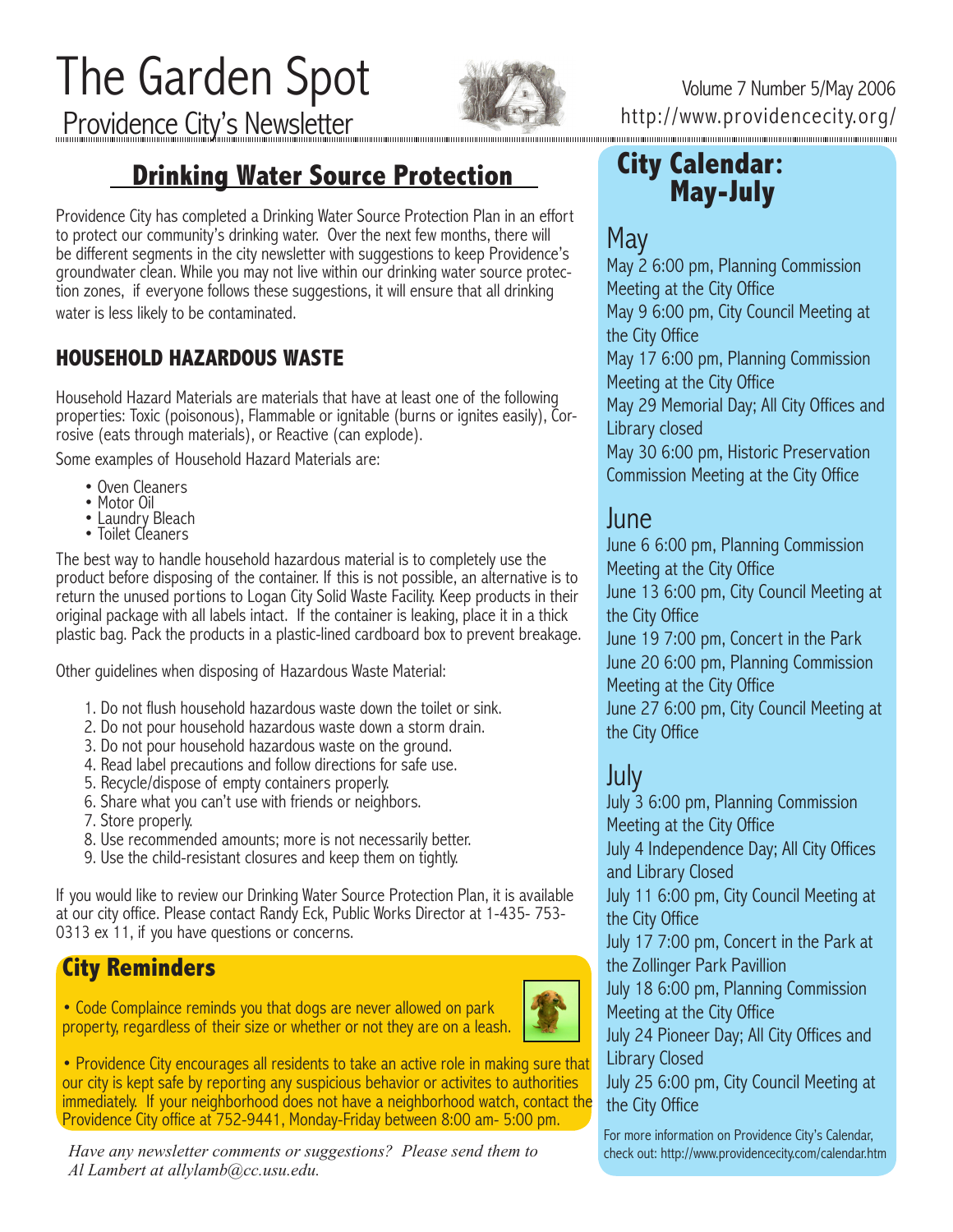

# *From the Mayor:* Randy Simmons

It is baseball season again!!! People in Providence are talking about Chris Shelton. Chris Shelton? The Detroit Tiger's first baseman who set an American League record by hit ting nine homeruns in the season's first thirteen games? Yes, the very same Chris Shelton who played baseball for the Wolverines—the Providence Wolverines!!

And speaking of hardball, hometown politics is often far more brutal than anything that happens on the baseball field. Neighbor gets angry with neighbor, egos are bruised, names are called. Let's hope that people in Providence are smarter and better than that.

As former Mike Leavitt advisor LaVarr Webb says: "Anyone who is in politics very long soon realizes that today's enemy will probably be tomorrow's ally. Issues come and go and coalitions form, disband and reform with different players. Anyone who makes real and permanent enemies hampers their chances at long-term success. It's fine to fight hard and debate hard, but once the votes are counted, it's silly and childish to hold grudges and stay angry."

These are good lessons for parents of the kids who play on our soccer and baseball fields. They are good lessons for those of who play at politics. Name-calling is childish. Respecting those we disagree with is how we will all succeed.

#### www.randysimmons.org

## **Actions of the Providence City Council in March 2006**

### March 14, 2006

• Resolution 06-022: Providence City Council approved the final plat for the Wilford Hanson Minor Subdivision located generally at 100 North and 100 West.

• Resolution 06-023: Providence City Council approved the preliminary play for the Bryan Palmer Subdivision located generally at 100 West and 200 South.

• Providence City adopted an ordinance changing the zone of a 10.62 acre parcel of property located generally at 690 Grandview Drive from Agricultural (AG) to Single-family Traditional (SFT) for the Cove Subdivision.

• Providence City Council reconsidered their action taken on Ordinance Modification 033-2006, an ordinance approving a zone change from Agricultural (AG) to Single-family Tranditional (SFT) for a 20.07  $(+)$  acre parcel located generally at 870 South 400 East.

• Resolution 06-024: Providence City Council extended time for using a sewer connection for property located generally at 400 North 100 West.

March 28, 2006

• County Council Member Craig Petersen discussed changes to an interlocal agreement to crate a Countywide Planning and Development Office and a proposed resoution to create a Cache Valley Regional Council.

• Providence City Council discussed forming committees comprised of citizens, city staff, and council members to assist the Council in meeting the goals of the Strategic Plan. • Resolution 06-020:Providence City Council reconsidered council action taken on February 27, 2006 denying a resolution acceptiong "for further consideration" a petition for annexation filed by Redstone Development, LLC in behalf of Checketts Farms, LLC for a 42.90 acre (+-) property consisiting of Parcel No. 02-114-0005 and Parcel No,. 022-114-0030. The property is generally located northeast of 755 Canyon Road. •Providence City discussed Utah Code Title 10, Chapter 9a Muncipal Land Use, Devlop- ment and Management.

### **BEAR RIVER HEALTH DEPART-MENT ANNOUNCEMENT**



May 6-13 is Safe Kids Week, an annual, comprehensive **Bear River** national communications and education program. Safe Kids Week focuses on providing parents with information about specific risk areas each year. This year the theme of Safe Kids Week is "Safe Pools for Safe Kids!" Water safety was chosen as this year's Safe Kid's Week theme because drowning remains the second leading cause of unintentional injury-related death among children ages 1-14 and the leading cause among children ages 1 to 4.

### **Ways to Keep Children Safe**

- Never take you eyes off of children or leave them unattended in the pool – even for a moment!
- Appoint a designated water watcher, taking turns with other adults.
- If you child can't swim, stay within an arm's reach.

• If in open waters (lake, rivers, etc.) always wear a well fitted U.S. Coast Guard approved life jacket when swimming.

• Make sure you and your children know where the deep end is, and how far they can safely go.

### **Library News – May 2006**

• Preschool story time will be held at the Library, Thursday May 4, 11, and 18. Regular story time will resume in September.

• Summer Reading Program will be held June 12 – July 14.

• Young Adult Reader's Chapter One Club will meet Friday May 5, 12, and 26 from 2:15-2:45pm. We will be reading Paul Revere's Ride and The Girl Who Loved Wild Horses.

• Friends of the Library meeting, Tuesday May 23 at 7:00pm.



NEEDED: Used books for the Friends of the Library annual used book sale. Drop-off bins are located at the Library and Providence City and River Heights City offices.